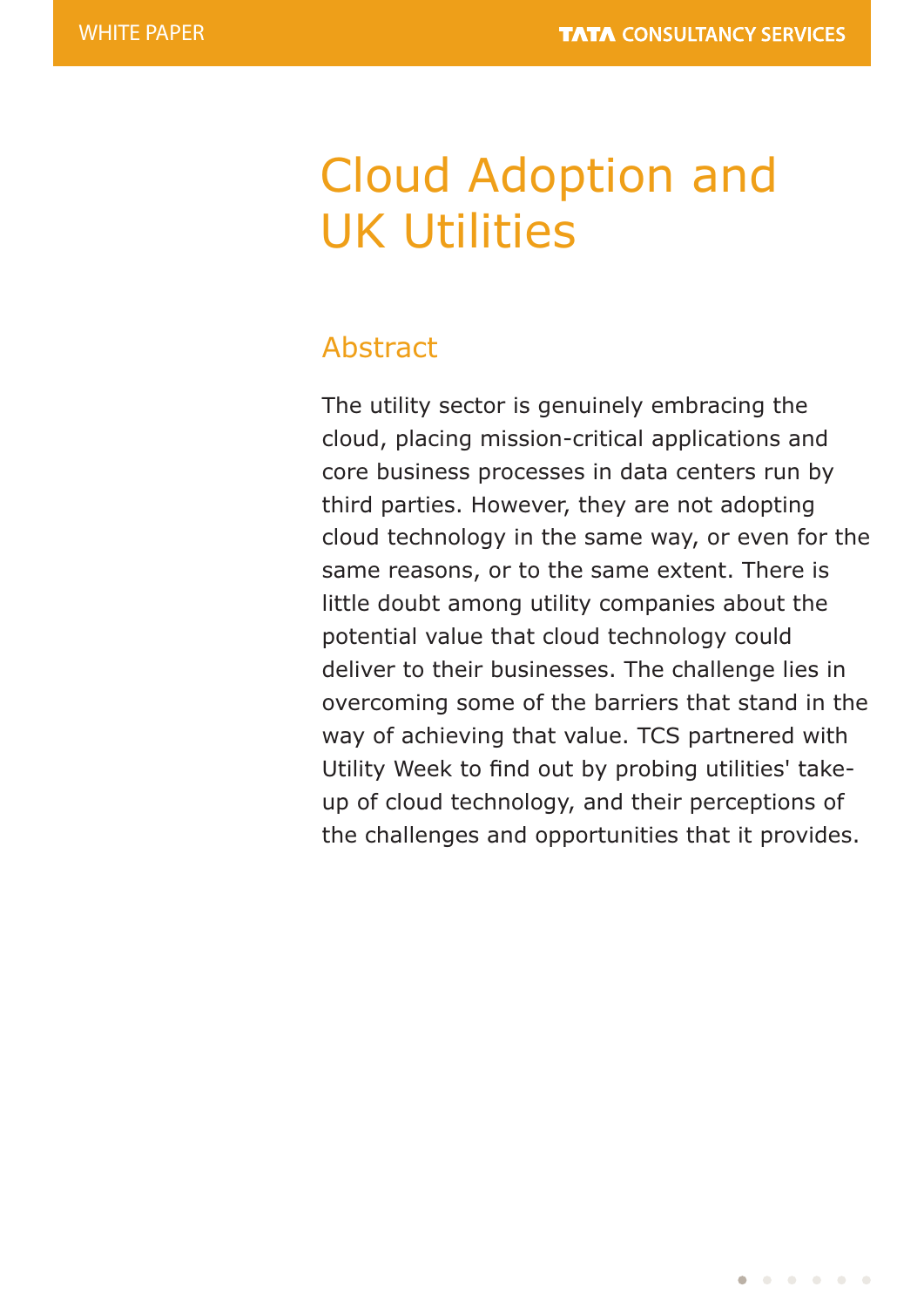## Introduction

In our study, key decision-makers in the utility sector were targeted, first in an online survey, and then with a follow-up telephone contact. In all, some 31 individuals from across the sector shared their insights. 16% were directors or board-level directors, 50% were functional chiefs or heads of department, 65% worked in their organization's IT division, and 85% were manager grade or more senior. They represent 19 of the largest and most significant players in the sector, drawn from across the gas, water and electricity industries. In the roll call of leading brands and businesses surveyed were names such as British Gas, Severn Trent, SSE, National Grid, Welsh Water, Centrica, EDF, First Utility and Western Power Distribution. Together, respondents contributed a unique insight into the state of cloud technology adoption in their organizations.

## Cloud Adoption

The water industry is leading the way into the cloud, with no water industry respondents reporting 0% use of cloud technology, and ~25% reporting that their adoption of cloud technology is complete. Energy networks—both gas and electricity—take almost exactly the opposite standpoint, with  $\sim$ 23% reporting 'no' adoption of cloud technology, while  $\sim$ 77% reported 'partial' adoption. In between lay energy companies (generators, retailers, and vertically integrated companies), where 15% reported 'no' use of cloud technology, while  $\sim8\%$ reported a 'complete' migration to the cloud.

**Key findings** 

- 83% of utilities report at least some use of cloud technology but 17% report no use at all.
- $\blacksquare$  38% of utilities report that their cloud migration is either already complete, or will be complete over the next two years. But 26% see a complete cloud migration being at least five years away, while 28% report that cloud migration 'will never be complete' in their organizations.
- $\blacksquare$  According to respondents, this slow pace of adoption is often the result of the sheer complexity of the move, because of the sector's legacy systems and the need for appropriate due diligence, especially in the context of the systems' impact on critical national infrastructure.

100% of fully migrated organizations completed the transition within the past two years, while 44% expect to fully migrate within the next four years.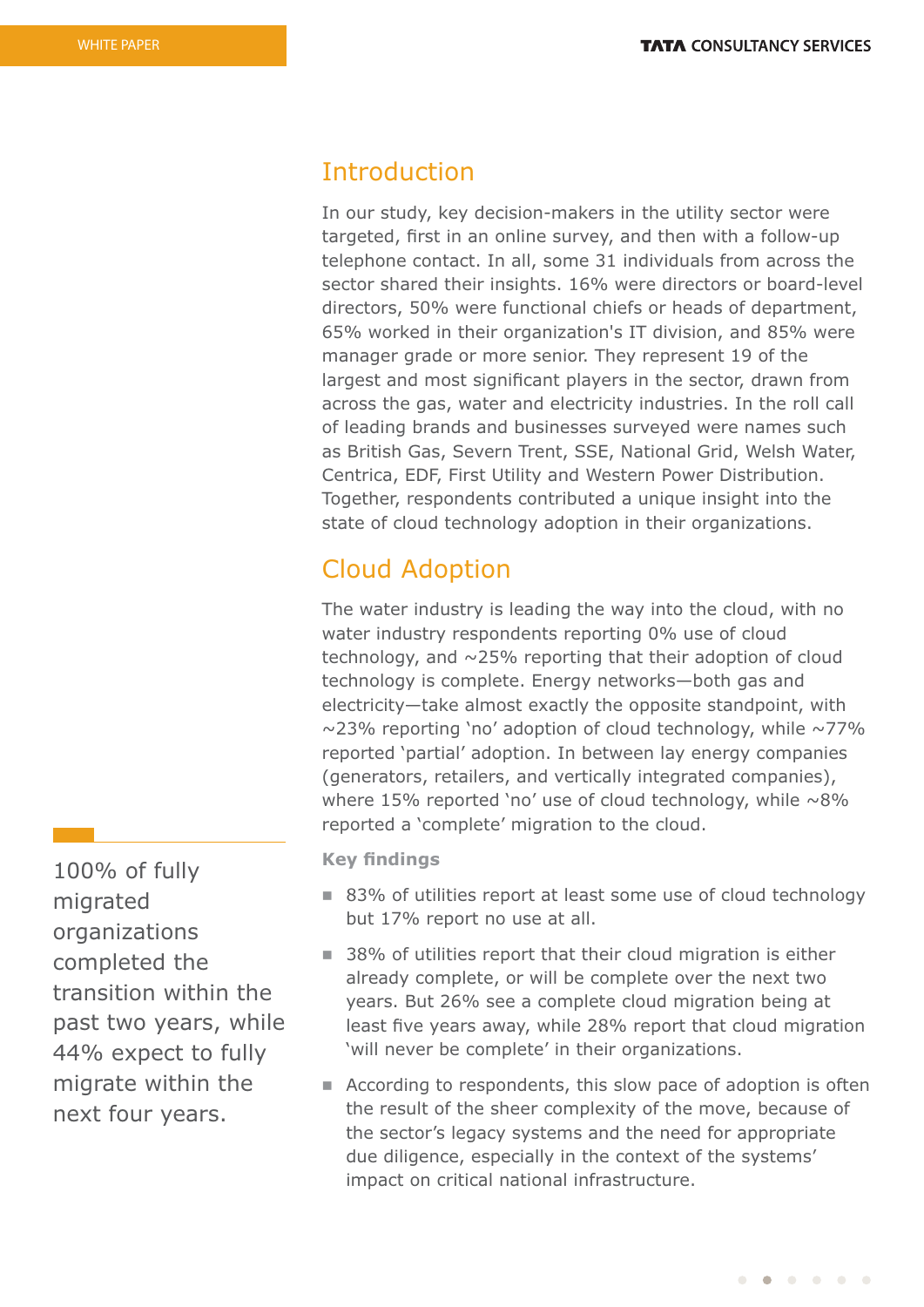While utilities have historically approached the cloud and other digital technologies in moderation, TCS believes this is going to change. A fundamental shift in focus from capex-based spending to opex-based will help shift the industry towards adoption of cloud-based technologies in particular. These will help spur the rapid innovation cycles that are mandatory for the utility industry to tackle the multitude of challenges facing them.

## **Drivers and Benefits**

In two of the three industry groupings—water companies and energy companies—cost pressure comes second to the drive to improve quality of service, reflecting the drive for customer satisfaction under way in both sectors. Only among energy network companies is cost pressure the top driver, with quality of service featuring not at all.

Whatever else cloud technology offers, the opportunity to take disparate systems running on disparate servers and mainframes, and condense them onto one scalable, low-cost and efficient cloud platform is undeniable.

**Key findings** 

- The key drivers for cloud adoption are: cost pressure, the drive to improve a company's quality of service, and to reduce the company's infrastructure footprint through platform consolidation.
- $\blacksquare$  The key benefits of cloud technology are customer relationship management, billing, supplier relationship management and people management.
- **Respondents were generally clear about how cloud** technology could benefit IT-specific and operational aspects of their businesses. There was less consensus on strategic and organizational issues.

# Implementation and Challenges

On this issue of whether the adoption of cloud technology necessitates organizational changes, water companies were broadly unequivocal about it, with 75% expecting to make such changes, 25% unsure, and 0% responding in the negative. Among energy companies  $\sim 62\%$  responded in the negative, and the figure was 50% among energy networks.

In the overall sector the third-placed driver is an operations-led objective rather than an overall strategic priority of the businesses—namely, the drive to reduce IT infrastructure footprint through platform consolidation. To those who would argue that the UK's traditionally conservative utility sector has simply failed to appreciate the opportunity offered by the cloud, this is a compelling rebuttal.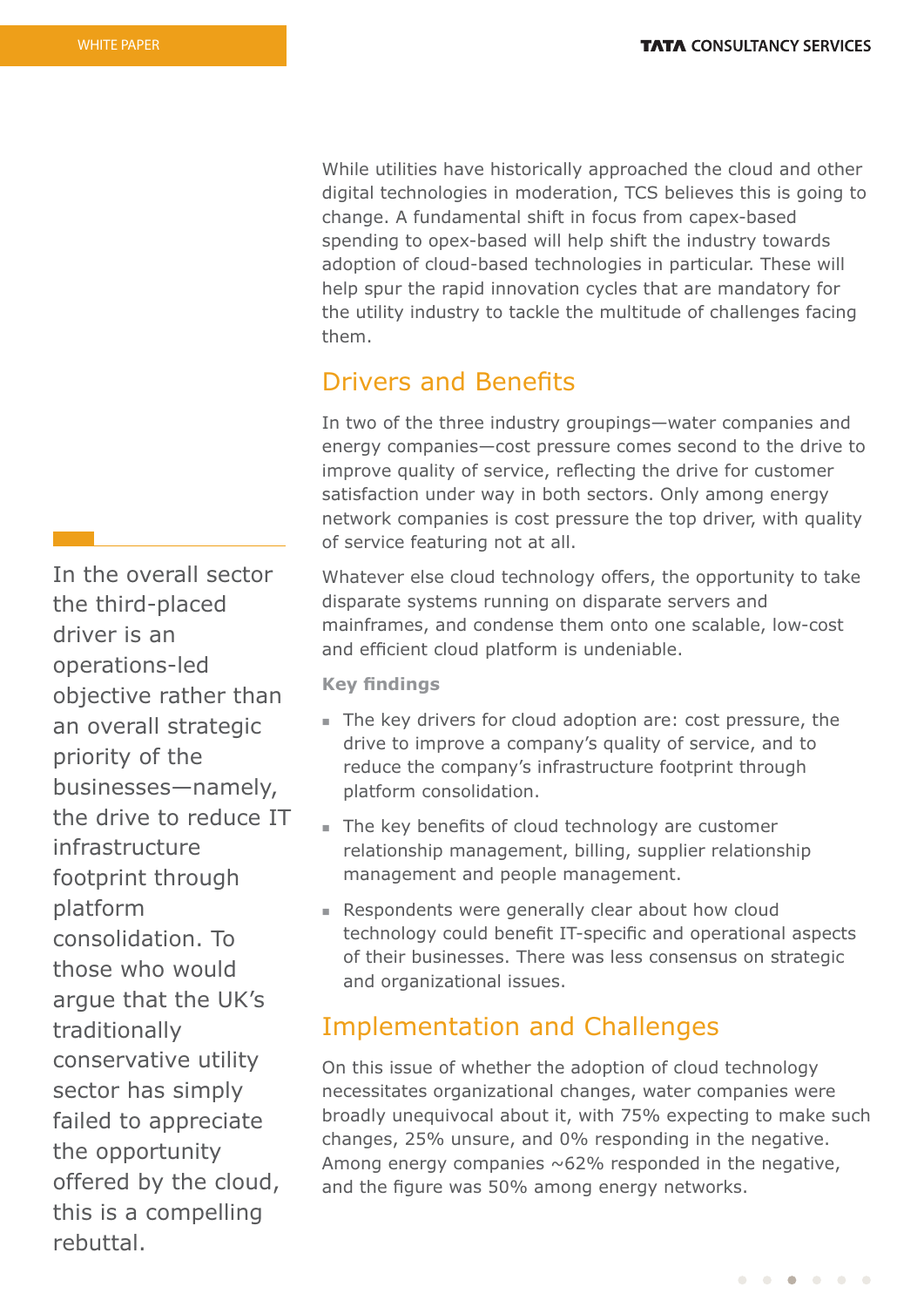It is noticeable that in every instance, energy networks rated risks higher than their peers in other utility industries. There are signs that indicate an inverse correlation may be at work—energy networks use cloud computing the least.

Of all attendees present, the only individuals who confidently stated that their businesses had moved completely to the cloud were new entrant energy retailers, which saw themselves as "technology companies first"-not energy companies.

#### **Key findings**

- $\blacksquare$  The biggest risks associated with cloud technology were those related to the migration of safety-critical and missioncritical applications, and data security.
- With more than three-quarters of respondents who use cloud technology already managing two or more cloud providers, the difficulty of managing multiple suppliers was rated as 'moderate to high'.
- **Respondents were concerned about the risks associated with** cloud technology, especially in areas such as data security and business continuity. But these concerns were highest in utilities with the least exposure to cloud technology.
- <sup>n</sup> Respondents rated the ease of building a clear ROI and business case for cloud technology at just 5.5 out of 10.
- $\blacksquare$  Four out of five respondents felt that the regulatory regime had an impact on the adoption of cloud technology. By a small margin, the majority felt that the regulatory regime was an inhibitor to the adoption of cloud technology.

For utilities, the ROI of the cloud needs to be looked at from an overall totex perspective, as opposed to an opex-versus-capex perspective. Utilities need to be prepared to move to a world of not just one cloud, but multiple clouds—and a world where these multiple clouds need to interact among themselves and with on-premise applications to deliver seamless end-to-end business processes.

## Debate Backs Research Findings

Utility Week and TCS hosted a roundtable debate with operational and information technology professional and strategists. Attendees represented a wide range of utility sectors, including water companies, DNOs, and energy suppliers.

The views they expressed during the debate largely corroborated the findings of this research report. In particular, they emphasized that energy networks are far more reluctant to place key systems and data in the cloud. As network participants at the debate clarified, where cloud offerings can deliver cost-effectiveness in commodity IT services, they are viewed as useful. But all core operational information is considered far too sensitive to be placed in the cloud.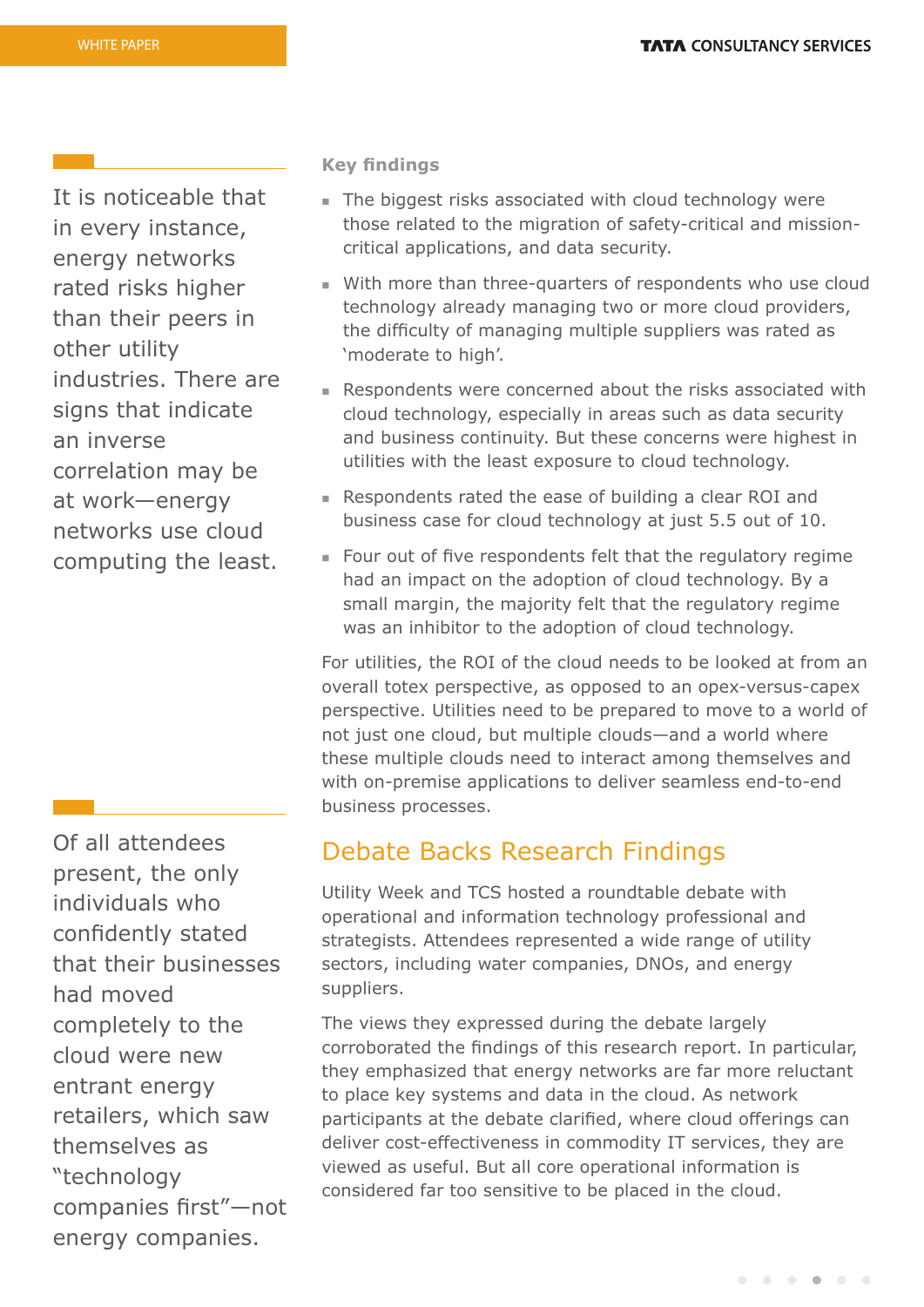## **Conclusion**

For utilities, the reality is that they will continue to operate in a hybrid world made up of on-premise and cloud-based applications. Hence the evaluation and finalization of cloud adoption strategies has to be carefully designed in conjunction with business and technology innovations occurring in the entire ecosystem. It is equally important to understand the transformation deployment and selection of cloud environment models such as IaaS, PaaS, and SaaS in conjunction with existing on-premise technology. Hence it is good practice to build the components to orchestrate the cloud today, to better adopt more compelling services as the market develops. One way of doing this is to consider a cloud-based integration platform-as-a-service application to complement traditional EAI.